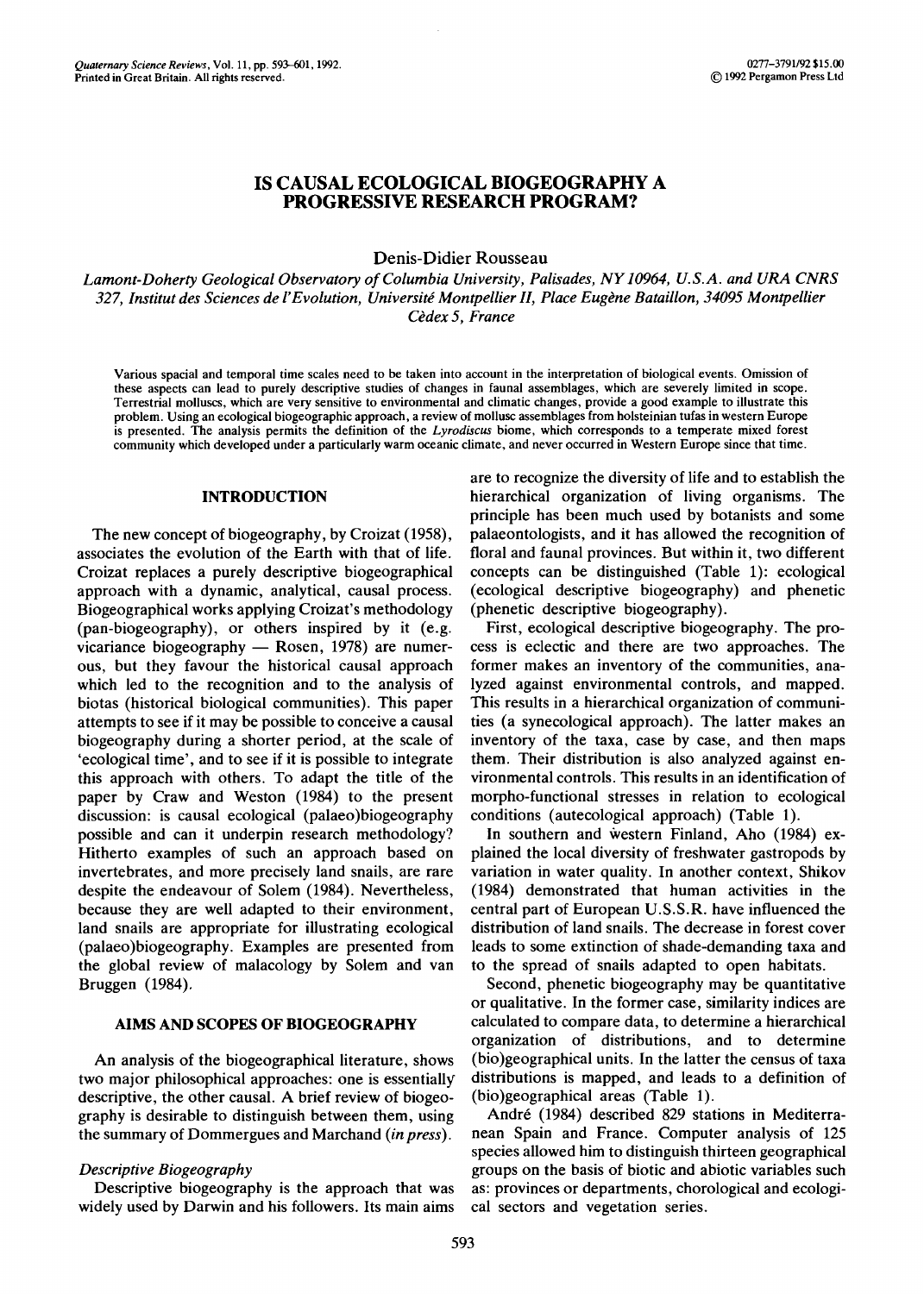| TABLE 1. Synthetic description of biogeography from the approaches to the aims of studies. Comparison between the descriptive and the |                                                                     |  |  |
|---------------------------------------------------------------------------------------------------------------------------------------|---------------------------------------------------------------------|--|--|
|                                                                                                                                       | causal biogeographies (modified from Dommergues and Marchand, 1988) |  |  |

|                                 | PHENETIC B.                                                                             |                                               | <b>DESCRIPTIVE BIOGEOGRAPHY</b><br>ECOLOGICAL B.                             |                                                                                                                       |                                                                                                                                                                               | ECOLOGICALB. | CAUSAL OR EVOLUTIVE BIOGEOGRAPHY<br><b>HISTORICAL B.</b>                                                                                                                                                                                                       |                                                                                    |
|---------------------------------|-----------------------------------------------------------------------------------------|-----------------------------------------------|------------------------------------------------------------------------------|-----------------------------------------------------------------------------------------------------------------------|-------------------------------------------------------------------------------------------------------------------------------------------------------------------------------|--------------|----------------------------------------------------------------------------------------------------------------------------------------------------------------------------------------------------------------------------------------------------------------|------------------------------------------------------------------------------------|
| APPROACH                        | no ecological or<br>historical approach                                                 |                                               | synecological                                                                | autecological                                                                                                         | morpho-functional                                                                                                                                                             |              | narrative                                                                                                                                                                                                                                                      | analytical                                                                         |
| <b>IPROCES</b><br>-SES          | Quantitative                                                                            | Qualitative                                   | Eclectic                                                                     |                                                                                                                       | Eclectic<br>Hypothetico-deductive                                                                                                                                             |              | Eclectic                                                                                                                                                                                                                                                       | Hypothetico-<br>deductive                                                          |
|                                 | <b>IMETHODS II automatical</b><br>treatments<br>similarity<br>indexes<br>expert systems | Mapping and<br>inventory<br>of index taxa     | Mapping and<br>inventory<br>of communities                                   | Mapping and<br>inventory<br>of taxa case<br>by case                                                                   | inventory of taxa with similar morphol<br>-functional adaptations (morphology,<br>biology, physiology, ecology)                                                               |              | by eclectic<br>systematic                                                                                                                                                                                                                                      | Inventory of taxa connected<br>by eclectic or<br>cladistic systema-<br>tic         |
| <b>ANALYTIC</b><br><b>WAY</b>   | Comparison<br>and hierarchical<br>of distributions!                                     | analyses of<br>congruent<br>distributions     | distribution of<br>communities in<br>relation with environmental<br>stresses | distribution of<br>taxa in                                                                                            | Hierarchical organization and compa-<br>rison with the environmental data                                                                                                     |              | study case by<br>case of the pat-<br>Dispersal cen-<br>ter hypothesis                                                                                                                                                                                          | compared study<br>of the patterns of<br>distribution.<br>Vicariant hypo-<br>thosis |
| <b>AIM OF</b><br><b>STUDIES</b> | Comparison<br>between (bio)<br>geographical<br>units                                    | Definition of<br>(bio)geogra-<br>phical areas | Hierarchical or-<br>communities and<br>the ecological<br>stresses            | Research of the<br>ganization of the morphofunctio-<br>nal stresses in<br>relation with<br>ecological con-<br>ditions | <b>BIOMES RECOGNITION</b><br>recognition and definition of communi-<br>ties with a similar morpho-functional<br>adaptations<br>spatio-temporal fac-<br>tor taken into account |              | <b>BIOTAS RECOGNITION</b><br>recognition and definition of com-<br>munities with a similar geological<br>and evolutionary history<br>partly by vical<br>only by vicariant<br>cariant and dis- events :pan- or<br>phylogenetic<br>persal events<br>biogeography |                                                                                    |

These concepts correspond to a special approach which does not take into account the temporal factor but favours an instantaneous ecological one. Such works have always had a descriptive hard core, but in the view of Craw and Weston (1984) they are not an appropriate basis for research.

#### *Causal or Evolutionary Biogeography*

Unlike the methods previously discussed, this approach seeks to establish the distribution of living organisms, but also to understand it from an historical point of view, proposing hypotheses which may be confirmed by data provided by other sciences: for example tectonics or climatology. Data sets can be considered according to an ecological (Blondel, 1986) or historical time perspective (Table 1).

First, ecological causal biogeography. Although the approach is morpho-functional, the process can be an eclectic or hypothetical-deductive one. The methods are similar: the establishment of an inventory of taxa showing one or more similar morpho-functional adaptations (morphology, biology, physiology, ecology), which are compared with environmental data. The aim in the former case (eclectic) is to recognize and define communities and their variations through time according to known data about the environment. In the latter case, the environment does not explain the communities. Using spatial and temporal factors, the aim is to determine biomes (ecological biogeographical communities), and afterwards to propose hypotheses about controls, such as environment, climatology, or connections between land masses, which may be confirmed by other earth sciences (Table 1).

This approach is well developed in a recent faunistic and systematic review by Solem (1984). He proposed a generalized world model of land snail diversity and abundance. First he cited the example of the highest diversity of land snails in the mid-North island of New Zealand and proposed arguments to explain such diversity. Then using that example, he attempted to explain the diversity of land snails in the major recent biomes. He illustrated the temporal aspect of diversity with, for example, the Miocene of Kenya and the Pleistocene of Europe.

Second, historical causal biogeography. The approach is either narrative or analytical, that is to say that the process is eclectic in the former case and hypothetico-deductive in the latter. Differentiation exists in the method used: in the former case, an inventory of taxa is related to Simpsonian systematics; in the latter, the taxa are related to phylogenetic systematics. The analysis by the narrative process consists of a case by case study of the patterns of distribution compared with a dispersal centre hypothesis. In the analytical processes, the analysis is made by a congruent study of the patterns of distribution with the vicariance hypothesis. In the two cases the result is the recognition of biotas defined in the former case partly by vicariance and dispersal, and in the latter case essentially by vicariant events, in accordance with the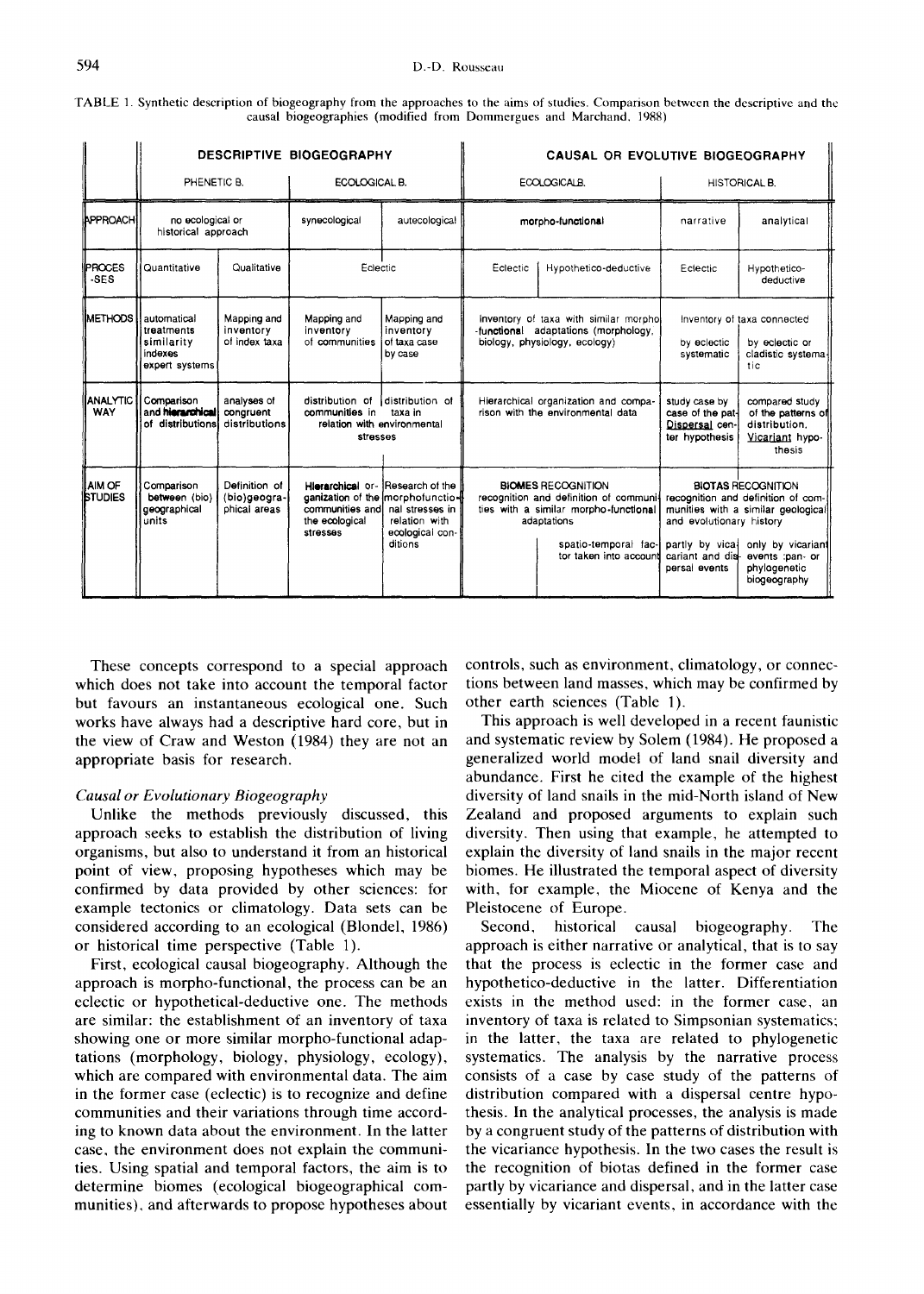concept of pan-biogeography of Croizat (1958), or phylogenetic biogeography of Rosen (1978) and his followers (Table 1).

Meier-Brook (1984) reviewed the tribe *Planorbini* of the Planorbidae, on the basis of cladistic analysis: the distribution of the freshwater pulmonate gastropods is explained by vicariant events at different levels of family, species, genus or sub-genus. In another example, Gittenberger (1984) revised the land snails of the sub-family Chondrinidae, and gave prominence to two patterns of distribution in the western Palaearctic region. In this example members of *Granaria* show evidence of vicariant patterns, while species of *Chondrina* indicate a dispersal pattern; other genera show a combination of vicariant and dispersal events.

If we consider causal ecological and causal historical biogeographies, we notice that the differentiation between biotas and biomes reflects the divergence of integration levels between, on one hand, extensive areas over a relatively long time scale (historical communities: biotas), and on the other hand, 'local' situations over an instantaneous geological time scale (ecological communities: biomes) (Fig. 1).

From the definition of Lémée (1967), following Clements (1949), a biome is a biogeographical entity characterized by biological individuals, and the dominant species which constitute it. Therefore, the biome concept defines a major biological community which is in equilibrium (that is to say at its climax), and is composed of plants and animals having homologous morpho-functional adaptations (Table 1). In other words a biome can be understood as the association, for a determined geographical entity, of the plant and animal populations adapted to particular ecological conditions, but nevertheless susceptible to small spatial variations. Thus, the ecological community can be associated with an ecological sector or area corresponding with a climatic sector or area.

The question of the association of plant and animal groupings needs addressing. A group of vertebrates could easily be found, during a migratory cycle, among two or more distinct vegetational associations. On the other hand, with their low mobility, small animals like land snails constitute communities superimposed on plant associations, and like them are characterized by a dominant species.

A further question is, how is a biome integrated in a biota? A biota represents a biological superstructure at the geological time scale (Fig. 1). It groups together phylogenetic systems having a closely similar history, and in which the pattern of distribution is identical. Within a biota, it is thus possible to determine and to characterize one or several sub-systems, each apparently less complex, which are instantaneous because their existence is brief (Fig. 1). Biomes can be exclusive for a long time. In such cases, the biome merges into the biota, as is probably the case with insular communities. In another way, the distinction between biota and biome expresses the difference between the ecological and the historical weights which are characteristic of the scale of the approach (Fig. 1), At the regional scale, ecological factors are always dominant. But if the scale is changed, for example to a continental one, historical factors become dominant. Ecological factors have less importance at this scale. On the other hand, all the history of the continent, and consequently of the biological elements, may become important in explaining the observed distributions (Fig. 1).

The applications of these concepts in palaeontology are relatively new (Janvier, 1982, 1986) but they are worth extending. Nevertheless, it is nearly always the historical approaches which are developed, that is to say those corresponding to an evolutionary time-scale. Because of the relative precision of its records, with



FIG. 1. Spatio-temporal representation of the main biological assemblages according to the evolutionary changes. The dotted lines indicate the limit that each entity can move over or under the proposed boundary as expressed by the exposure of 10.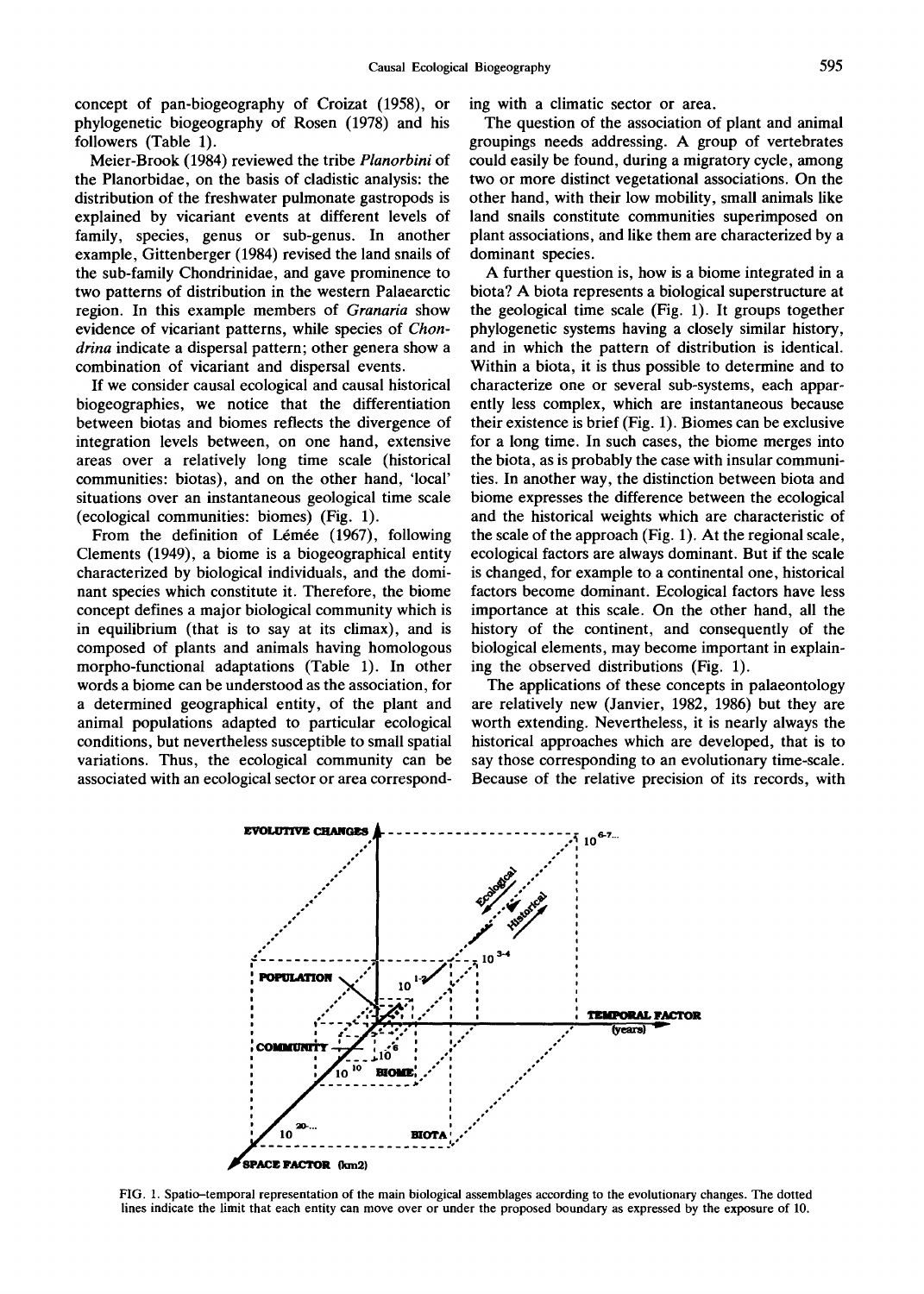numerous horizons yielding high chronostratigraphical resolution, the Quaternary is a period for this analysis. Among the invertebrates, which are susceptible to this method, Pleistocene land snails appear to be appropriate because they show less evolution than other animal groups, such as, for example the rodents, during this period.

## **THE FOREST MALACOLOGICAL ASSOCIATIONS OF THE 'HOLSTEINIAN' TUFAS: AN EXAMPLE OF THE BIOME CONCEPT**

## *The Problem*

The climatic optima of interglacials in central Europe are characterized by a malacofauna which is rich in thermophilous and forest species, whose present distribution is south-eastern Europe: *Helicigona banatica*  (south-Carpathians), *Soosia diodonta* (north-Balkans), *lphigena densetriata* (east-Alpine), *Aegopinella ressmanni* (southeastern-Alpine), and *Mastus bielzi* (east-Carpathians). In addition, some taxa belonging to these malacofaunas are fossil, such as *Helicigona capeki,* or they have radically changed their distribution, like *Gastrocopta theeli* (presently east-Asiatic) (Lozek, 1964). This *H. banatica* malacological association (Lozek, op. cit.) did not come farther west than southern and central Germany in the Middle Pleistocene (Lozek, 1969; Kukla, 1977).

In western Europe, taxa occur in some interglacials which have modified their distribution as compared with the present for example: *Ruthenica filograna* ('last interglacial' in Burgundy; Puisségur,  $1976 - \text{now}$ mainly in central Europe), *Aegopis verticillus* ('third' interglacial before the Holocene in Normandy and in Alsace; Puissrgur, 1978; Lautridou *et al.,* 1985, 1986). These species do not indicate the southern component of the central-European species previously cited. In England, numerous taxa, are found in interglacial deposits, but they always indicate an immigration from central Europe: e.g. *Discus ruderatus, Clausilia pumila, Helicigona striata, Acicula polita, Macrogastra ventricosa, Truncatellina callicratis, Vitrinobrachium breve, Ruthenica filograna* (Kerney, 1977; Holyoak and Preece, 1986). *Laminifera pauli* which now lives in the region of Bayonne (Pyrénées atlantiques, France) has also been found in England (Kerney, 1959; Holyoak *et al.,* 1983). But the lack of some taxa, which have a south-western European distribution today, in the interglacial fauna in western Europe was surprising to Lozek (1969).

Why did this mixing of the interglacial malacofauna, with the occurrence of 'foreign taxa', only take place in central Europe, although favourable environmental conditions existed in western Europe (Fig. 2)? This reveals on the one hand, the lack of complementary data about France and England at the time of Lozek's (1969) review, and on the other hand, conceptual differences, previously mentioned, about the palaeobiogeographical processes.



FIG. 2. Map of west and central Europe with shading showing land over 200 m. The arrows show the main emigration routes in interglacials (arrows: oceanic coast, Saône-Rhone and Danubian corridors). The location of the sites in the text is indicated by the numbers: 1-Icklingham, 2-Hitchin, 3-Arrest, 4-St Pierre-16s-Elbeuf, 5-Vernon. 6-La Celle-sous-Moret.

## *Materials*

In Europe, two pleniglacial biomes have been recognized (Rousseau, 1986). They represent two ecological classes: cold steppe and tundra. The latter is characterized by a richer malacological association with greater specific diversity. Analysis of the Achenheim deposits (Rousseau, 1986, 1987) has demonstrated that during the last five interglacial-glacial cycles, the glacial phases in west and central Europe have been characterized by the sharing of only one biome or by the occurrence of two biomes. This is partly due to the geomorphology of Europe, notably the northern plain and the central Alpine mountains, which allows a dispersal from east to west for taxa living in periglacial environments (Fig. 2).

In the interglacials, the topography of southern Europe limited potential immigration routes to only three, the Atlantic littoral, the Saône-Rhône valley and the Danubian corridor (Fig. 2). The use of the latter by the *H. banatica* fauna has been demonstrated by Lozek (1964, 1969). Up to now, the emigration along the Rhodanian corridor has not been given prominence because the interglacial faunas found in Burgundy and Alsace do not reveal the occurrence of southern immigrants (Puisségur, 1976, 1978). On the other hand, revisions of the malacofauna of Normandy show interglacial taxa with a clear southern distribution.

In western Europe, during the 'Holsteinian' or the British 'Hoxnian', tufa sedimentation developed in a moist forest context under interglacial conditions. Such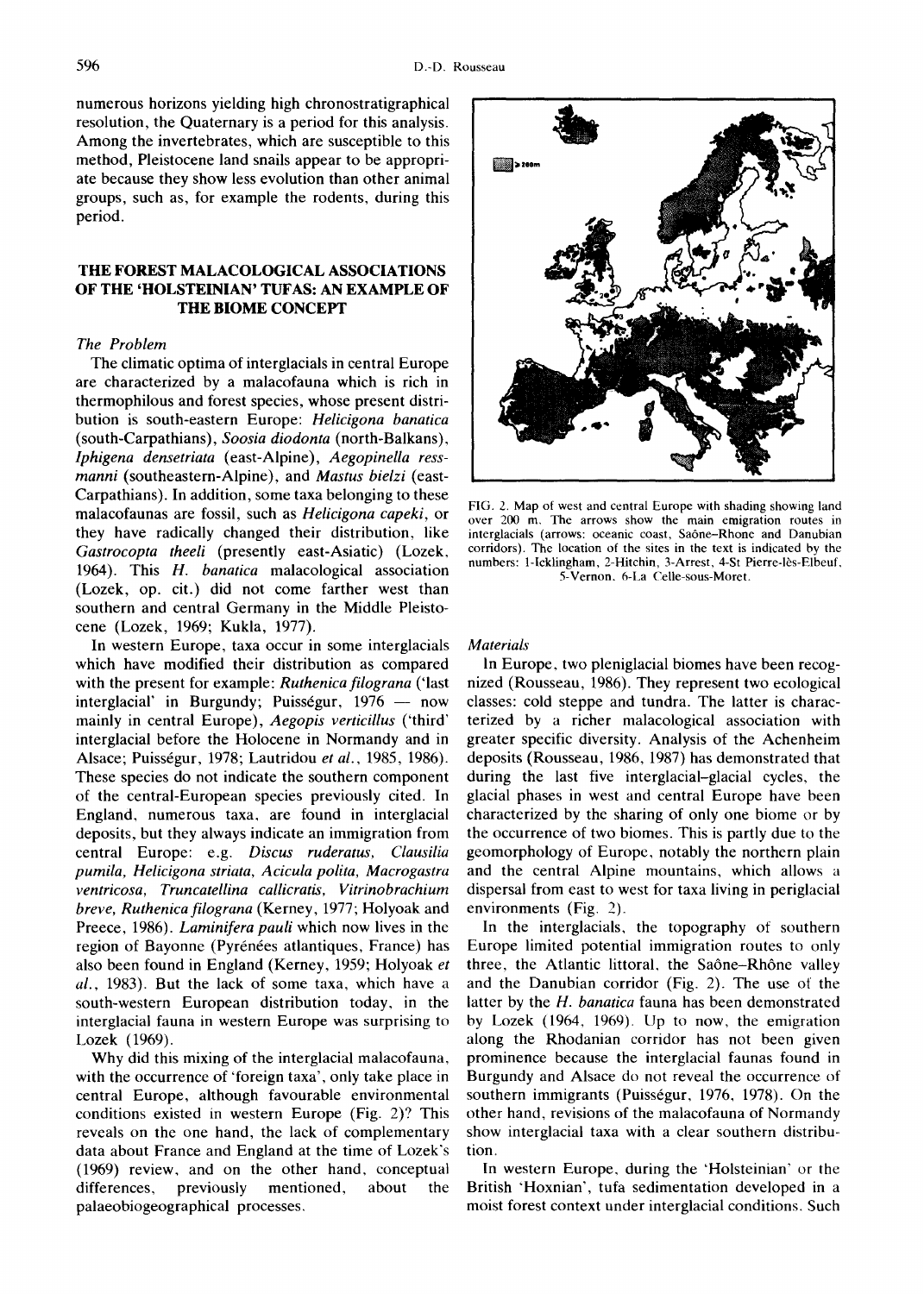deposits occur at: Hitchin and Icklingham (England); Saint-Pierre-lès-Elbeuf, Vernon and Arrest (France). There are some doubts about the age of the latter, because correlation is based on the malacofauna only (Fig. 2). Another site which might also be included is La Celle-sous-Moret, but the collection of Munier-Chalmas has been lost. Besides the common forest species typical of deciduous temperate forest (determined by the forest and semi-forest species *sensu;*  Puisségur, 1976), these deposits yield several taxa with a distinctive recent distribution (Puisségur, 1983).

### *Botanical data*

The site of La Celle-sous-Moret has provided plant macro-fossils and pollen, among which occur *Laurus canariensis (L. azorica),* Canary laurel *Ficus carica*  (fig), *Cercis siliquastrum* (Judas tree), *Buxus sempervirens* (box), *Cerasus mahaleb* (the St Lucy cherry), and *Viburnum tinus* (Viburnum). All these taxa are now Mediterranean, with *Laurus canariensis* now being confirmed to the Canaries (Bourdier, 1969; Guyot, 1969). In the Vernon tufa, Bourdier (1969) mentions the occurrence of the same species, which, with the malacofauna allows him to correlate the two sites.

#### *Malacological data*

The following are species peculiar to each deposit. Icklingham-Hitchin: (from Kerney, 1976; Holyoak *et al.,* 1983; Holyoak and Preece, 1986):

- *--Acicula diluviana* (fossil);
- *Retinella (Lyrodiscus) skertchlyi* (fossil) (a);
- *Ruthenica filograna* (currently in central Europe; Fig. 3);
- *Acicula polita* (currently in central Europe; Fig. 4);
- *-- Laminifera pauli* (Pyrenean, around Bayonne at present; Fig. 5).

Arrest (Puisségur, *unpublished data*; Rousseau and Puisségur, 1990):

*-- Retinella (Lyrodiscus) skertchlyi* (fossil) (a).



FIG. 3. Present distribution (shading) of *Ruthenica filograna* in northern and central Europe (modified from Kerney *et al.,* 1983). The scale indicates 1 mm high.



FIG. 4. Present distribution (shading) of *Acicula polita* in northern and central Europe (modified from Kerney *et al.,* 1983). The scale indicates 1 mm high.



FIG. 5. Present distribution (shading) of *Laminifera pauli* in northern and central Europe (modified from Kerney *et al.,* 1983). The scale indicates 1 mm high.

Vernon (Puiss6gur, *unpublished data;* Rousseau and Puisségur, 1989, 1990):

- *--Aegopinella bourdieri* (fossil) (b);
- *Retinella (Lyrodiscus) skertchlyi* (fossil) (a);
- *--Hygromia cinctella* (currently Mediterranean; Fig. 6);
- *-- Leiostyla anglica* (currently British Isles; Fig. 7);
- *-- Ruthenica filograna* (currently central Europe);
- *--Zonites acieformis* (currently central Europe; Fig. 8).

Saint-Pierre-lès-Elbeuf (Puisségur, 1983; Rousseau and Puisségur, 1990):

- *-- AegopineUa bourdieri* (fossil) (b);
- *-- Bradybaena chouquetiana* (fossil);
- *-- Retinella (Lyrodiscus) skertchlyi* (fossil) (a);
- *-- Hygromia cinctella* (currently Mediterranean);
- Laminifera pauli currently Pyrenean, near Bayonne);
- Zonites acieformis (currently central Europe).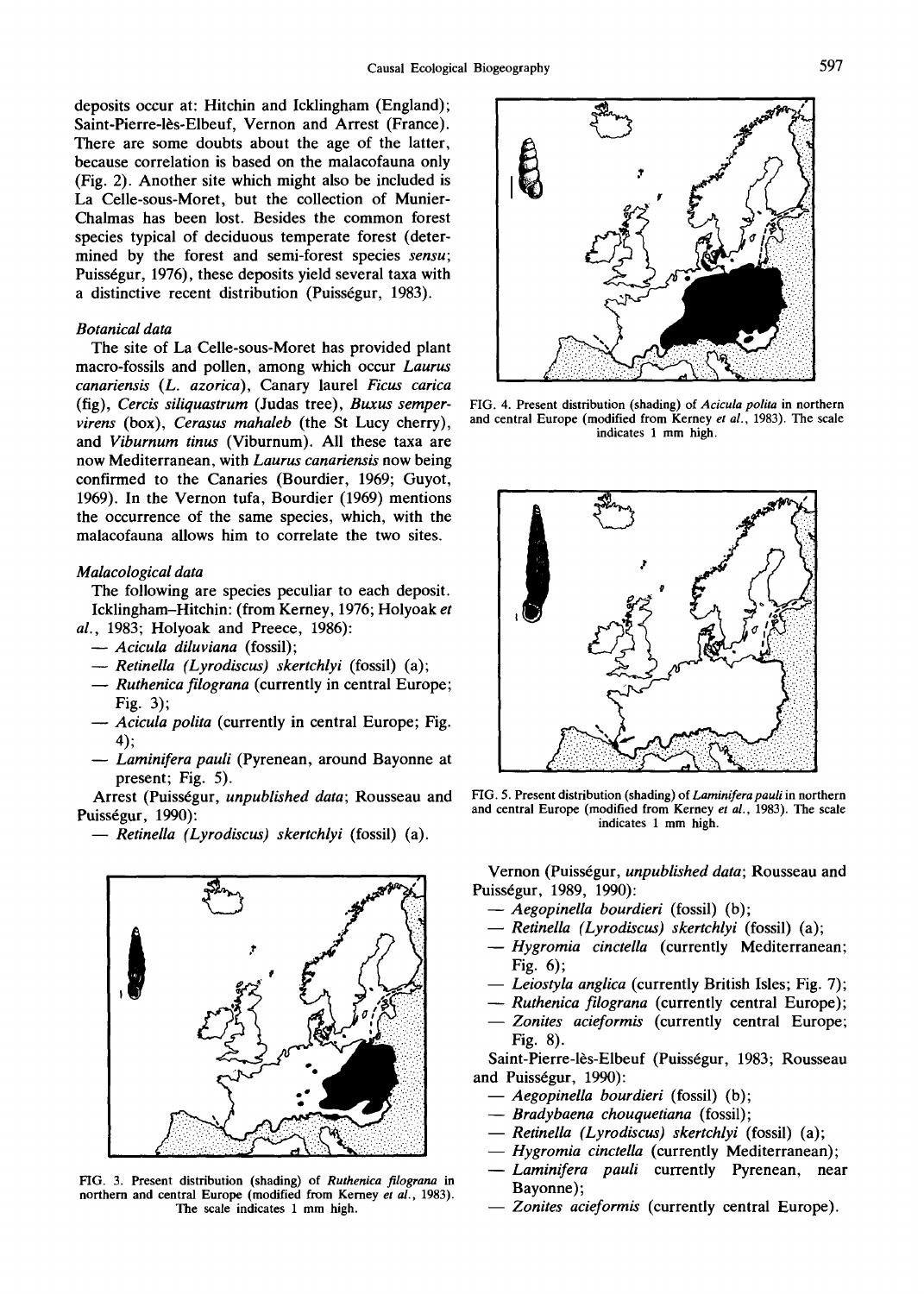

FIG. 6. Present distribution (shading) of *Hygromia cinctella* in northern and central Europe (modified from Kerney *et al.,* 1983). The scale indicates 1 mm high.



FIG. 7. Present distribution (shading) of *Leiostyla anglica* in northern and central Europe (modified from Kerney *et al.,* 1983). The scale indicates 1 mm high.



FIG. 8. Present distribution (shading) of *Aegopis verticillus* in northern and central Europe (modified from Kerney *et al.,* 1983). The scale indicates 1 mm high.

(a) *Retinella (Lyrodiscus) skertchlyi* is a zonitid described by Kerney (1976) from the tufa of Icklingham. This taxon is very interesting. It had a west-European distribution during the Plio-Pleistocene, but its related recent species are confirmed to the Canary Islands (Rousseau and Puisségur, 1990). So its occurrence, in deposits with the Canary laurel is an important biogeographical record.

(b) *Aegopinella bourdieri* is a new fossil species which has so far only been found in Normandy, at Vernon, and St Pierre-lès-Elbeuf (Rousseau and Puisségur, 1989).

The association of recent forest and semi-forest taxa, together with 'immigrant' species which have changed their distribution and their ecological peculiarities, allows us to characterize a peculiar faunal community. Taking into account the botanical data which indicate the same type of association, the fauna and flora of these tufas constitute an interesting biogeographical association. The environment in which these fossils are found is similar for each deposit, a spring tufa produced by seepage of calcareous water. Such analogies contribute to characterize a biome, a grouping together of a plant association of temperate deciduous forest with xerophilous taxa, and a particular malacological association with southern species, which reached its climax during tufa sedimentation. The currently known distributional area of the biome is from west Suffolk in England to Normandy in France.

## DISCUSSION AND CONCLUSION

Do such faunal and floral associations have any links? According to the evidence of present faunas, the heterogeneous nature of the botanical and malacologicai associations is the limiting factor for any interpretation. No a priori argument allows us to assert or to invalidate the idea that these emigrant taxa have kept or changed their ecological affinities and peculiarities. Nevertheless, we have to consider such a biome with causal biogeography.

#### *The Composition of the Biome*

Plant and animal species reveal a temperate open forest. But the immigrant taxa yield special information (Becker *et al.,* 1982). *Buxus sempervirens* (Fig. 9) is mainly common in the south of France. It is tolerant of drought caused by summer heat, but is also hardy in winter. It is a common plant in the Holsteinian and Eemian in northwestern Europe. *Cerasus malaheb* is a species of the hills and lower slopes of southern mountains, requiring some heat but less than the typically Mediterranean species. It is tolerant of dryness, but requires good light. *Cercis siliquastrum* (Fig. 10) is spontaneous in the Mediterranean region; it lives on dry calcareous hillsides, never in forest, but in open vegetation, and is moderately hardy against the cold. *Ficus carica* (Fig. 11) lives in parts of the Mediterranean, in warm and sunny, often, rocky localities. *Viburnum tinus,* lives in the garrigue and in the scrub,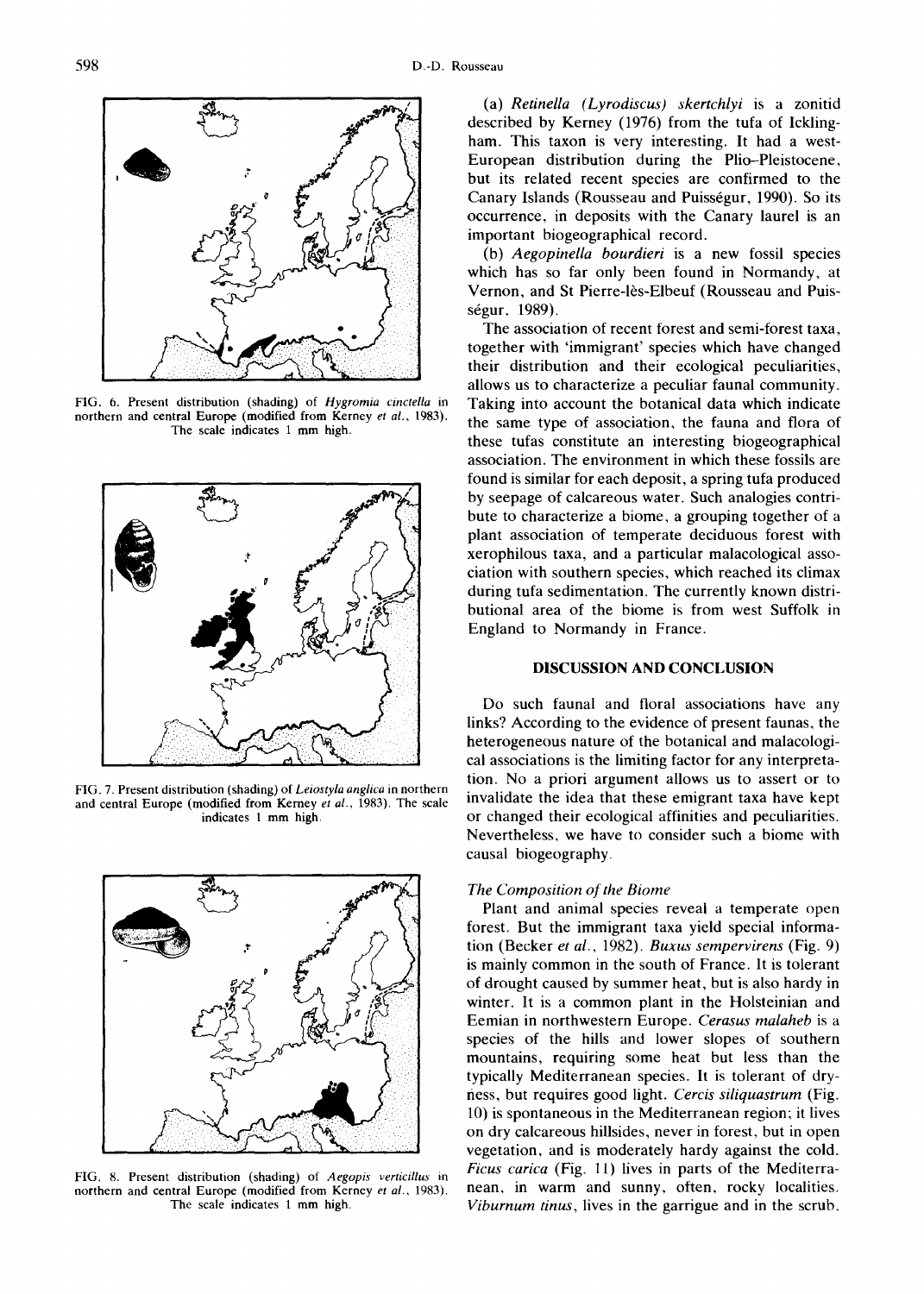

FIG. 9. Present distribution (shading) of *Buxus sempervirens* in western Europe (modified from Becker *et al.,* 1982). The scale indicates 5 cm high.



FIG. 10. Present distribution (shading) of *Ficus carica* in western Europe (modified from Becker *et al.,* 1982). The scale indicates 5 cm high.

but never in the drier localities. Finally, *Laurus canariensis* inhabits the Canary Islands laurel forest, which "is a remnant of the much richer evergreen forest that covered parts of Europe and Africa in the Tertiary" (Raven and Axelrod, 1974).

All the mollusc species mentioned inhabit forest or semi-forest habitats. So the vegetation is a temperate, non tropical, sparse mixed forest which has existed in western Europe since the Late Miocene and in the northwestern Mediterranean region since the Reuverian (Suc and Zagwijn, 1983; Suc, 1985).



FIG. 11. Present distribution (shading) of *Cercis siliquastrum* in western Europe (modified from Becker *et al.,* 1982). The scale indicates 5 cm high.

#### *The Origin of that Biome*

As indicated above, such a forest type developed during the Tertiary in Europe and in NW Africa (Raven and Axelrod, 1974). From that time the laurel forest changed progressively into a mixed forest. This change has been identified in Europe and in Africa (Raven and Axelrod, 1974). Some localities such as the Canary Islands currently show relics of that Tertiary forest. The occurrence in northwestern Europe of such a biological association during the Middle Pleistocene does not illustrate evolution on the spot, but an emigration from refugia permitted by favourable environmental conditions.

#### *Complementary Elements*

Other sites of Hoxnian age have provided data which strengthen this interpretation. In England, Godwin (1977) indicates that the Hoxnian interglacial flora is composed of plants already known in England as well as in Ireland, but also Lusitanian or Hiberno-American species. The association is an open mixed-oak forest.

In southwest France, Texier *et al.* (1983) indicate during their 'Mindel-Riss' stage, the occurrence of a flora of numerous thermophilous taxa (mixed-oak) and hygrophilous herbs. High temperature conditions are indicated by the occurrence of Mediterranean species (i.e. *Rhododendron ponticum, Erica mediterranea)* and by taxa with Lusitanian affinities *(Dabaoecia cantabrica).* 

The deposition of tufa requires the conjunction of different influences in which the local topography, the environment, the possibility of the mobilization of calcium carbonate in the vicinity, and also the climate are important. Because the southern taxa seem to have kept their ecological character, the development of such a deposit implies the occurrence of a warmer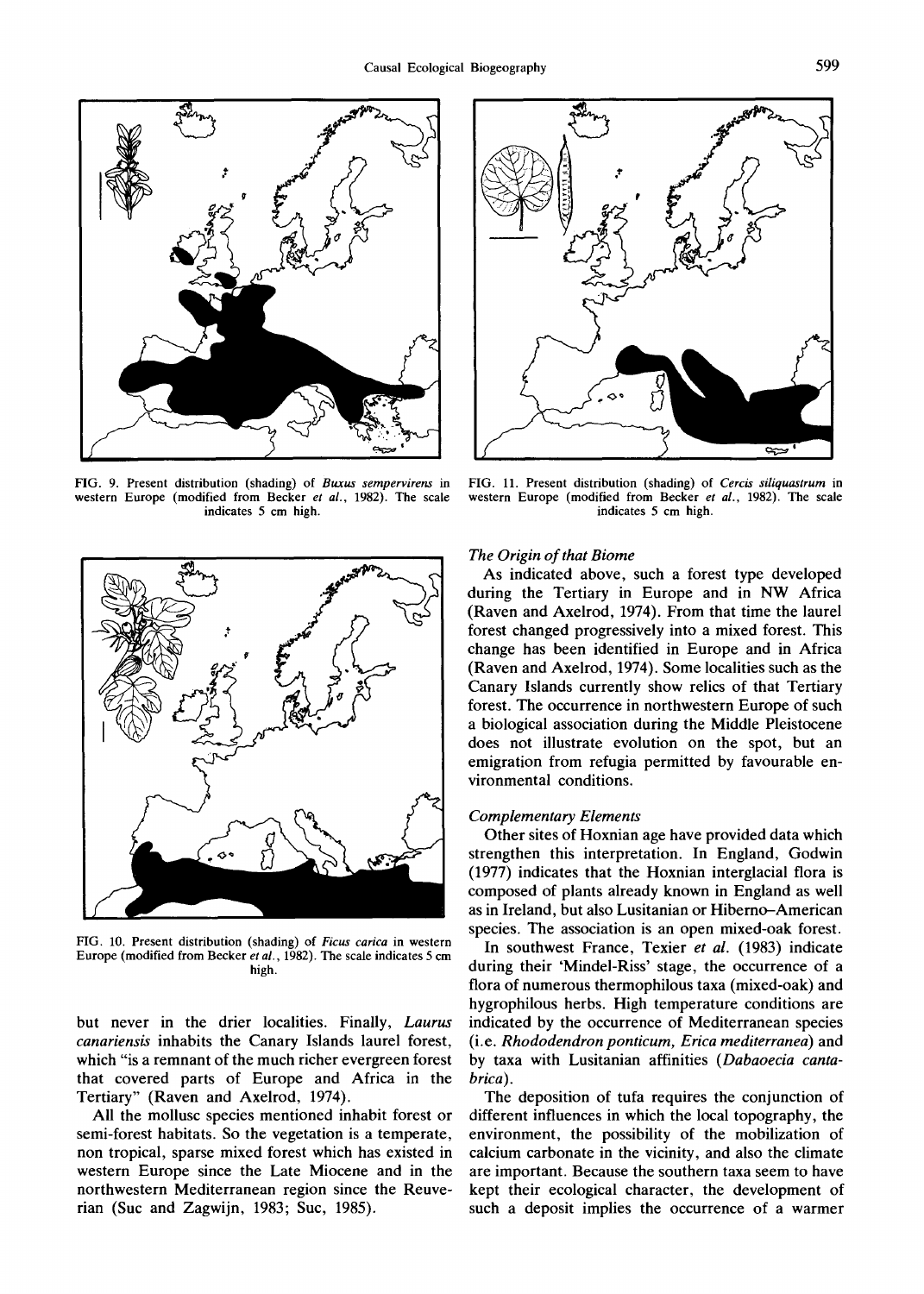climate than that recently observed in Normandy or England.

## *The Climate*

In all cases the climate indicated is highly oceanic with high summer temperatures. Such a climate is unlike the present one in this region. It seems difficult to consider such a biome as the result of a special microclimate, so changes in the oceanic and atmospheric circulations may have occurred. The sites are located in Normandy and also in eastern England. So, if we consider a modification of the oceanic circulation, this might be appropriate for Normandy and also for southwest France. But for west Suffolk, it would be necessary to propose warm waters in the North Sea.

What is the age of all these tufas? The ages of Hoxnian and of the Hoisteinian are the subjects of debate. Amino acid dating based on land snail shells by Occhietti *(unpublished data)* indicate a younger age for the tufa of St Pierre-lès-Elbeuf than that proposed by Lautridou. The hypothesis of Lautridou, the immigrant episode in western Europe, is younger than that of central Europe. Following his interpretation, and using the nomenclature of Kukla, the St Pierre tufa corresponds to the interglacial of glacial Stage E. In central Europe *H. banatica* faunas occur in the interglacials of the glacial Stages B and D (Kukla, 1977). But are these immigrant episodes synchronous? Do they correspond to a response to the same physical constraints but of different ages? Where do the immigrant taxa come from? More data are necessary to establish the distribution of these taxa during both interglacials and glacials.

Two main conclusions are possible. First, the development of that biome raises again the problem of the correct stratigraphical position of the tufa of St Pierre-16s-Elbeuf. Is it part of a pedocomplex overlying the Elbeuf II palaeosol, or are they distinct? At present, it is not possible to confirm either of these possibilities without the help of complementary studies such as micromorphology. Nevertheless, the examination of the section does not allow us a priori to distinguish any erosional break between the tufa and the palaeosol. If the hypothesis of the pedocomplex was confirmed, two interglacial biomes would have occurred during the same period in western and central Europe, which show malacological communities with some southern emigrant species. For this episode, such a case would involve the occurrence of different atmospheric circulations providing a warm oceanic temperate climate in western Europe and a more Mediterranean continental temperate climate in central Europe reaching higher latitudes than at present.

Second, concerning the biogeographical relationship, the biome concept characterizes a biogeographical entity grouping the botanical and the zoological data together in a fluctuating spatio-temporal scope. According to its nature, it does not correspond to the purely stratigraphic biozone. Contrary to the biota concept, another fundamental biogeographical unit, the biome, optimizes the weight of the ecological factor to the detriment of the temporal factor. In other terms, the distinction of the biome and the biota concepts leads to an inversion of the balance of the ecological and of the temporal factors. As the integration of both botanical and zoological data allows us to better delimit the real conditions of life and thus lead to a more precise research orientation, causal ecological biogeography is certainly progressive. By its hypotheticodeductive process, this approach is a successful research programme which involves channeling approaches to a problem. From such data, only few appropriate hypotheses can be developed which will be confirmed or denied by new studies. The analysis of the biome of the Holsteinian tufas of northwestern Europe has been proposed to demonstrate this point of view. So the multidisciplinary implications of this analysis in the Life Sciences as in Earth Sciences indicates that this scientific research programme, up to now undeveloped, is particularly appropriate for Quaternary palaeontology, and seems more suitable for further development.

#### **ACKNOWLEDGEMENTS**

Special thanks to Drs J.L. Dommergues (Dijon), D.H. Keen (Coventry), and W.H. Zagwijn (Haarlem), for discussion and for reading the manuscript. Thanks to Dr J.P. Lautridou (Caen) for field discussion and to Dr J.J. Puisségur (Dijon) who allowed me to study part of his collection. This work was supported by CNRS.

#### **REFERENCES**

- Aho, J. (1984). Relative importance of hydrochemical and equilibrial variables on the diversity of freshwater gastropods in Finland. *In:*  Solem, A. and van Bruggen, A.C. (eds), *World-Wide Snails. Biogeographical Studies on Non-Marine Mollusca,* pp. 198-206. Brill and Backhuys, Leiden.
- André, J. (1984). Biogeographical studies on the molluscs of the bioclimatological region of the Mediterranean parts of the Iberian Peninsula and France. *In:* Solem, A. and van Bruggen, A.C. (eds), *World-Wide Snails. Biogeographical Studies on Non-Marine Mollusca,* pp. 207-223. Brill and Backhuys, Leiden.
- Becker, M., Picard, J.F. and Timbal, J. (1982). *Larousse des Arbres, des Arbustes et des Arbrisseaux de I'Europe Occidentale.* Librairie Larousse, Paris, 330pp.
- Blondel, J. (1986). *Biogéographie Évolutive*. Masson, Paris, 221pp.
- Bourdier, F. (1969). Etude comparée des dépôts quaternaires des bassins de la Seine et de la Somme. *Bulletin d'lnformation des G~ologues du Bassin de Paris,* 21, 169-220.
- Clements, F.E. (1949). *Dynamics of the Vegetation.* Hafner. New York.
- Craw, R.C. and Weston, P. (1984). Panbiogeography: a progressive research program? *Systematic Zoology,* 33 (1), 1-13.
- Croizat, L. (1958). Panbiogeography or an introductory synthesis of zoogeography, phytogeography and geology. 3 Volumes, (published by the author), Caracas, 1-1018 p., 2-1731p.
- Dommergues, J.L. and Marchand, D. (1988). Paléobiogéographie historique et 6cologique. Application aux ammonites du Jurassique. *In:* Wiedmann, J. and Kullmann, J. (eds), *2nd International Cephalopod Symposium. Cephalopods: Present and Past,* pp. 351- 364. Tiibingen Schweizerbartsche Verlag, Stuttgart.
- Gittenberger, E. (1984). Vicariantists and dispersalists among the Chondrininae (Gastropoda, Pulmonata). *In:* Solem, A. and van Bruggen, A.C. (eds), *World-Wide Snails. Biogeographical Studies on Non-Marine Mollusca,* pp. 56--69. Brill and Backhuys, Leiden.
- Godwin, H. (1977). Quaternary history of the British flora. *In*: Shotton, F.W. (ed.), *British Quaternary Studies. Recent Advances,*  pp. 105-118. Clarendon Press, Oxford.
- Guyot, L. (1969). *Histoire de la FIore Terrestre.* Presses universitaires de France, Paris, 127pp.